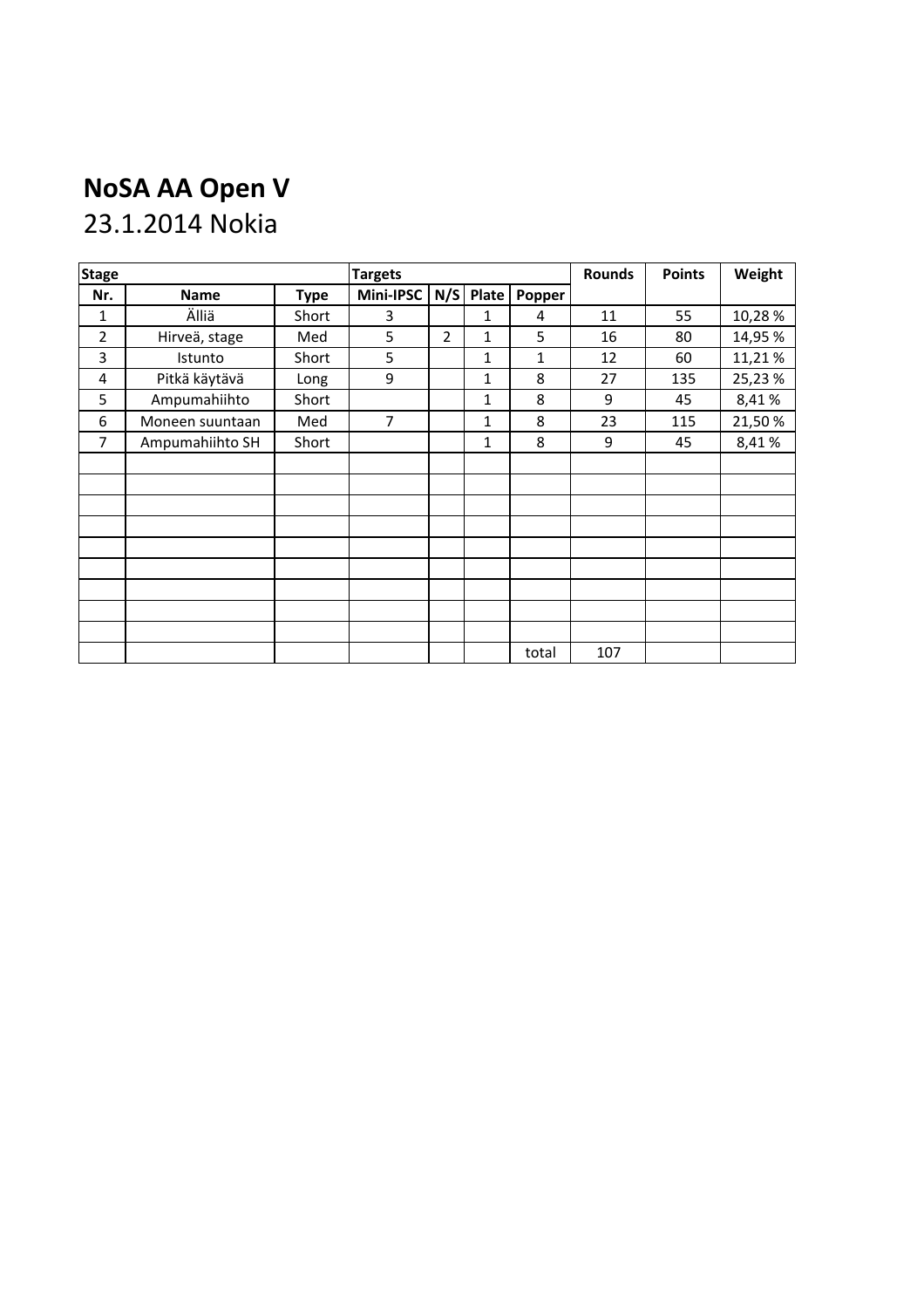| A                |     | <b>Short</b> |               |               |        |         |
|------------------|-----|--------------|---------------|---------------|--------|---------|
| <b>Targets</b>   |     |              | <b>Rounds</b> | <b>Points</b> | Weight |         |
| <b>Mini-IPSC</b> | N/S | <b>Plate</b> | Popper        |               |        |         |
|                  |     |              | 4             |               | 55     | 11.22 % |

loaded

Start position Standing, hands relaxed at side of body, feet on **Time starts** Audible signal marker

**Time stops** Last shot on stop plate

**Procedure** On start signal engage all targets, steel must fall

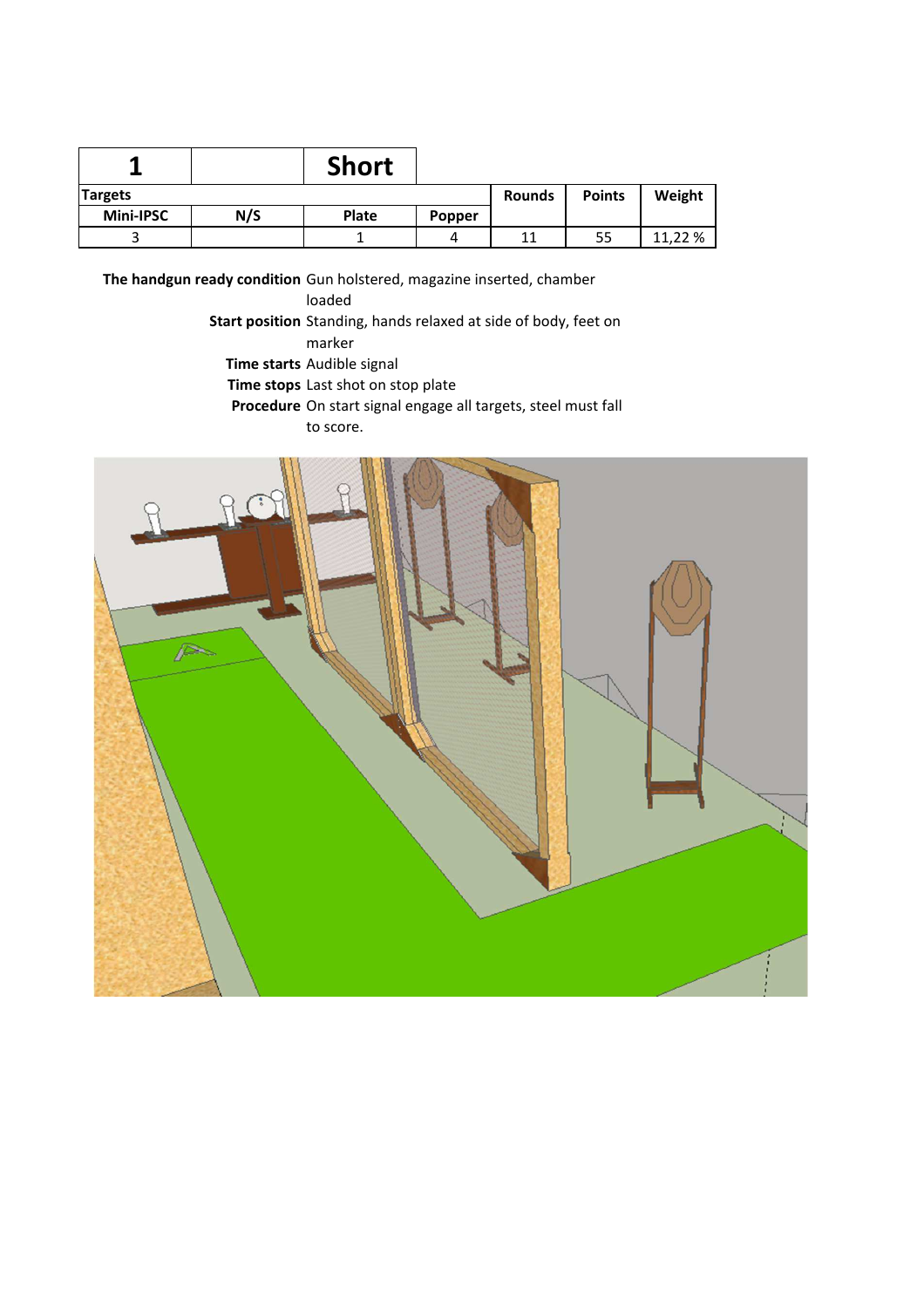| ÷              |     | Med          |        |               |               |         |
|----------------|-----|--------------|--------|---------------|---------------|---------|
| <b>Targets</b> |     |              |        | <b>Rounds</b> | <b>Points</b> | Weight  |
| Mini-IPSC      | N/S | <b>Plate</b> | Popper |               |               |         |
|                |     |              |        | 16            | 80            | 16,33 % |

loaded

Start position Standing, hands relaxed at side of body, feet on marker

**Time starts** Audible signal

**Time stops** Last shot on stop plate

**Procedure** On start signal engage all target, steel must fall to score.

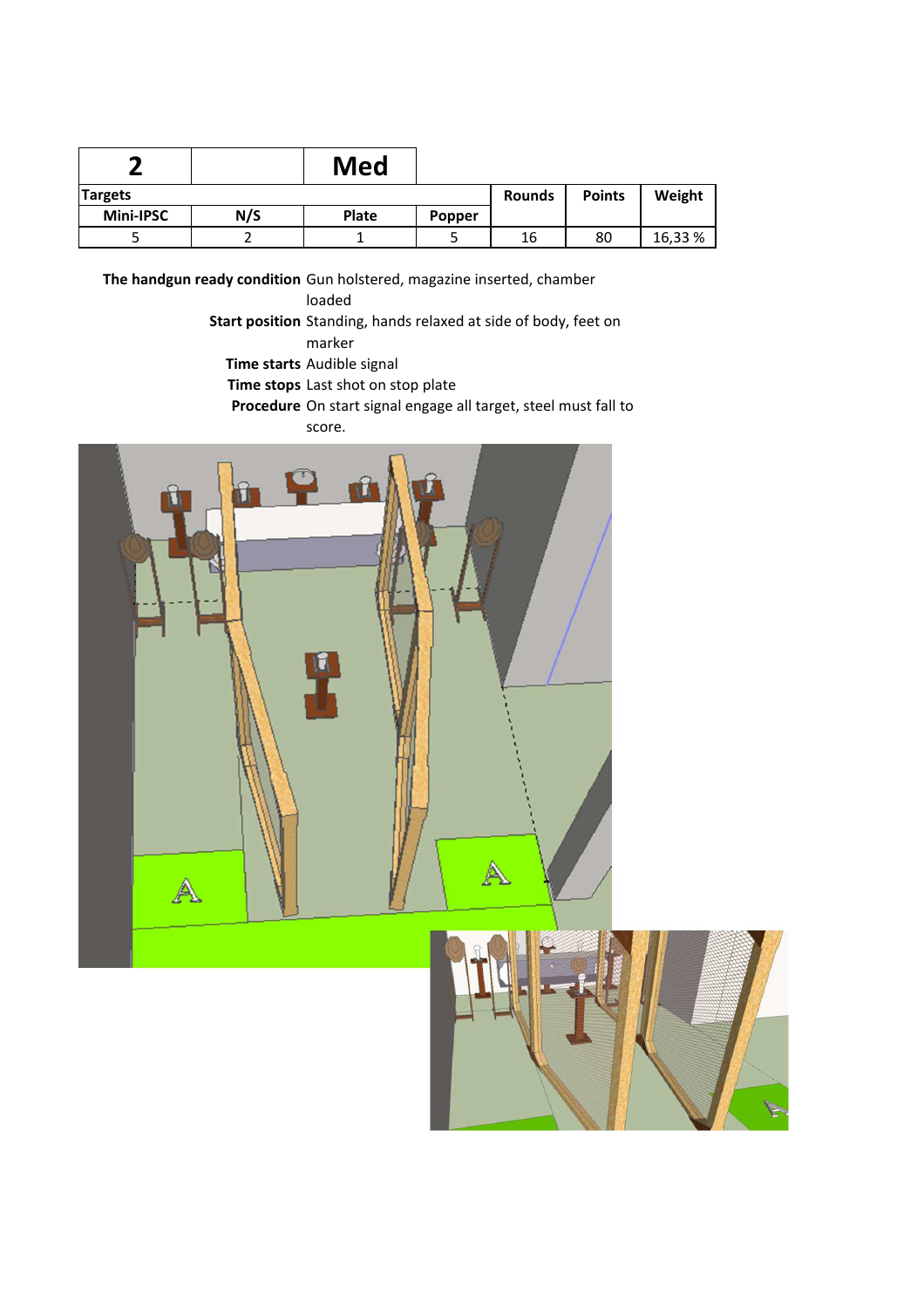| о                |     | <b>Short</b> |        |               |               |         |
|------------------|-----|--------------|--------|---------------|---------------|---------|
| <b>Targets</b>   |     |              |        | <b>Rounds</b> | <b>Points</b> | Weight  |
| <b>Mini-IPSC</b> | N/S | <b>Plate</b> | Popper |               |               |         |
|                  |     |              |        | 12            | 60            | 12.24 % |

**The handgun ready condition** Gun Holstered, no magazine inserted, no

chamber load

Start position Shooter sitting relaxed with back touching back of the chair, hands on knees

**Time starts** Audible signal

**Time stops** Last shot on stop plate

**Procedure** On start signal engage all targets, steel must fall

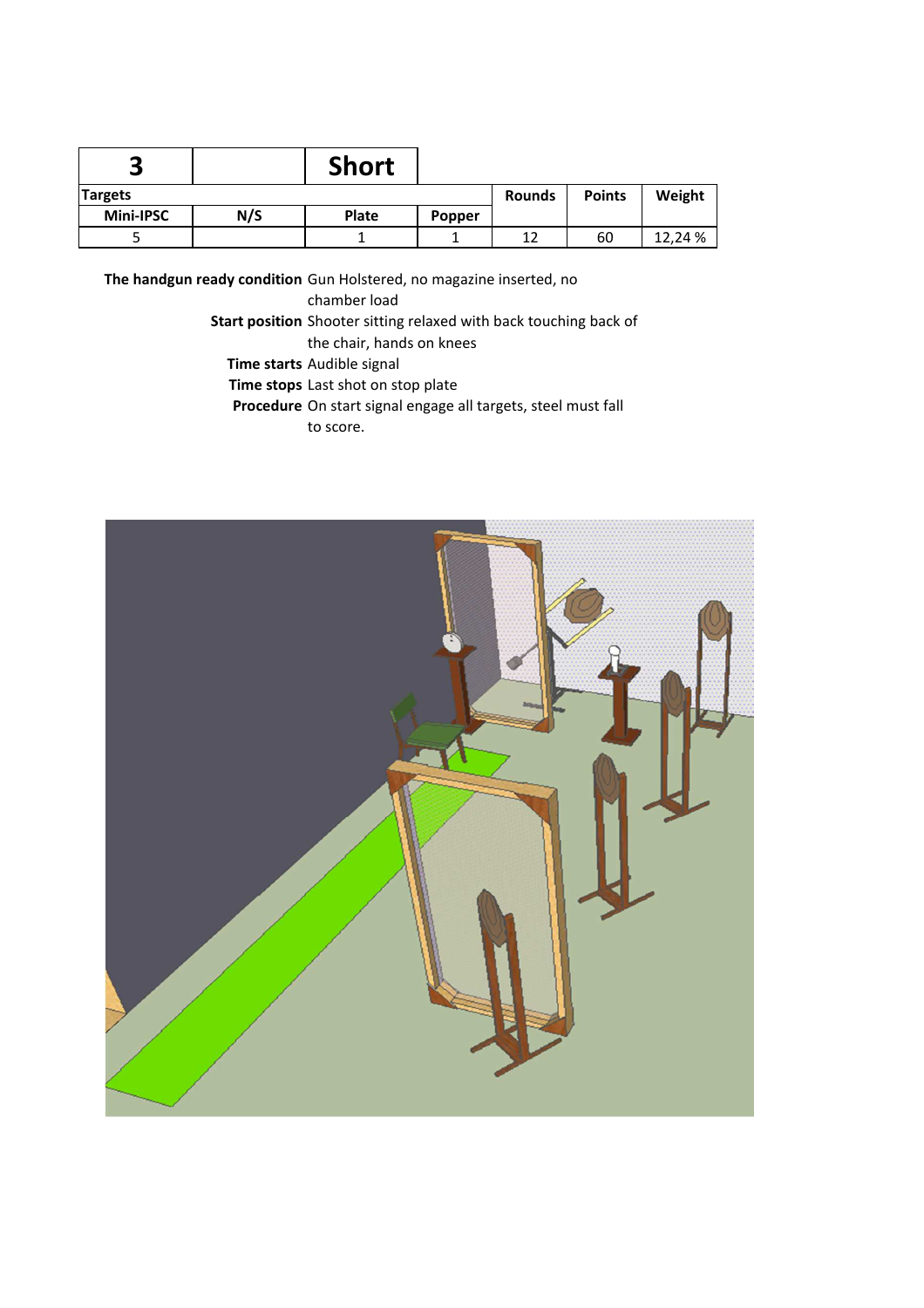|                |     | Long          |               |        |     |         |
|----------------|-----|---------------|---------------|--------|-----|---------|
| <b>Targets</b> |     | <b>Rounds</b> | <b>Points</b> | Weight |     |         |
| Mini-IPSC      | N/S | Plate         | Popper        |        |     |         |
| a              |     |               | ٥             | 27     | 135 | 27,55 % |

loaded

Start position Standing, hands relaxed at side of body, feet on marker

**Time starts** Audible signal

**Time stops** Last shot on stop plate

**Procedure** On start signal engage all targets, steel must fall

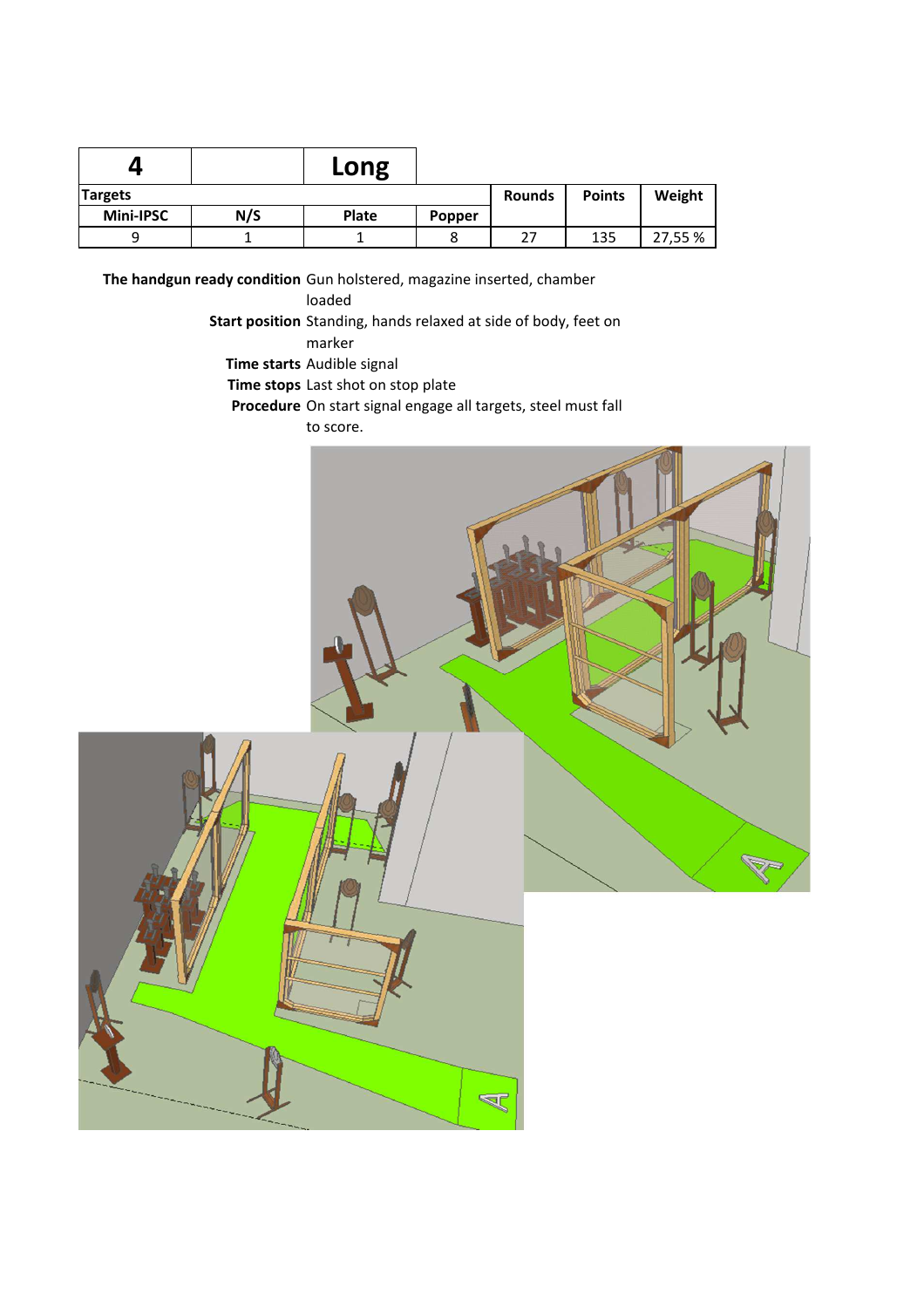| Ξ              |     | <b>Short</b> |        |               |               |        |
|----------------|-----|--------------|--------|---------------|---------------|--------|
| <b>Targets</b> |     |              |        | <b>Rounds</b> | <b>Points</b> | Weight |
| Mini-IPSC      | N/S | <b>Plate</b> | Popper |               |               |        |
|                |     |              |        |               | 45            | 9,18%  |

loaded

Start position Standing, hands relaxed at side of body, feet on marker

**Time starts** Audible signal

**Time stops** Last shot on stop plate

Procedure From start signal engage targets standing in area

A, steel must fall to score.